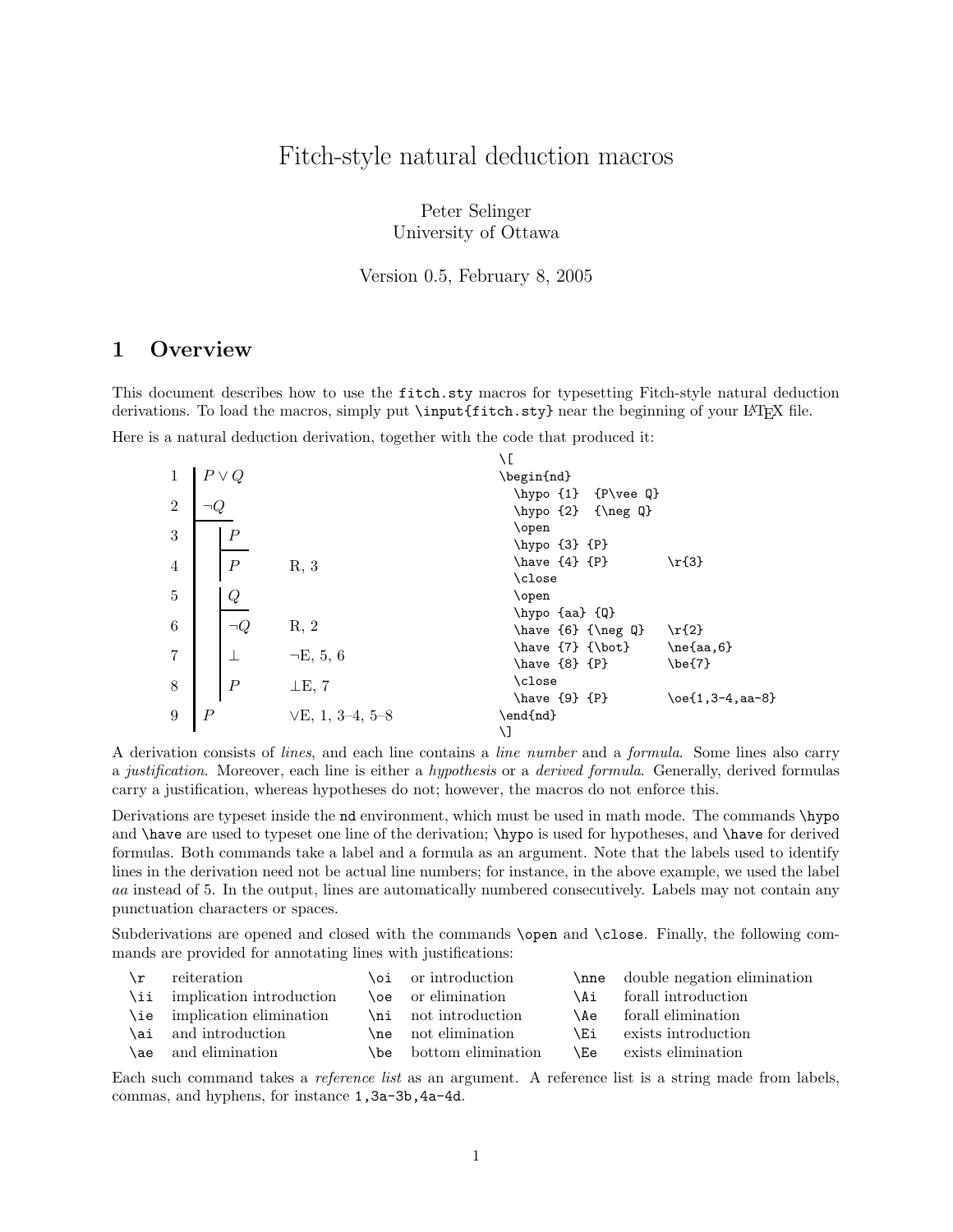## 2 Details

## 2.1 Guards

Some natural deduction derivations with quantifiers use guards, as in the following example:

 $\sqrt{2}$ 

|   |                  |  |                                                                                                                                                 | \begin{nd}                                              |                                                                                             |
|---|------------------|--|-------------------------------------------------------------------------------------------------------------------------------------------------|---------------------------------------------------------|---------------------------------------------------------------------------------------------|
|   |                  |  |                                                                                                                                                 |                                                         |                                                                                             |
|   |                  |  |                                                                                                                                                 | \open[v]                                                |                                                                                             |
|   | $\boldsymbol{u}$ |  |                                                                                                                                                 | \open[u]                                                |                                                                                             |
|   |                  |  |                                                                                                                                                 | \hypo $\{2\}$ {\forall y.P(u,y)}                        |                                                                                             |
|   |                  |  |                                                                                                                                                 | \have $\{3\}$ $\{P(u,v)\}$                              | $\Aef2$                                                                                     |
|   |                  |  |                                                                                                                                                 | \have $\{4\}$ {\exists x.P(x,v)}                        | \Ei{3}                                                                                      |
|   |                  |  |                                                                                                                                                 | \close                                                  |                                                                                             |
|   |                  |  |                                                                                                                                                 | \have ${5}$ {\exists x.P(x,v)}                          | \Ee{1,2-5}                                                                                  |
|   |                  |  |                                                                                                                                                 | \close                                                  |                                                                                             |
| 6 |                  |  | $\forall I, 2\text{-}5$                                                                                                                         |                                                         |                                                                                             |
|   |                  |  |                                                                                                                                                 | \end{nd}                                                |                                                                                             |
|   |                  |  |                                                                                                                                                 |                                                         |                                                                                             |
|   |                  |  | $\exists x \forall y . P(x, y)$<br>$\forall y.P(u,y)$<br>P(u, v)<br>$\exists x.P(x,v)$<br>$\exists x.P(x,v)$<br>$\forall y \exists x . P(x, y)$ | $\forall E, 2$<br>$\exists I, 3$<br>$\exists E, 1, 2-5$ | \hypo $\{1\}$ {\exists x\forall y.P(x,y)}<br>\have {6} {\forall y\exists x.P(x,y)} \Ai{2-5} |

The guards v and u in line 2 were typeset by giving optional arguments to the **\open** commands of the respective subderivations.

For most purposes, the above way of specifying guards is sufficient. However, there is another method, which allows a more flexible placement of guards: before any line, you can give the command \guard{u} to add a guard u to the top-level subderivation at that line, or  $\gamma$  (guard[n]{u} to add a guard to the nth enclosing subderivation at that line. Thus, the above example could have also been typeset by inserting the two commands  $\quad{u}$  and  $\gamma[2]{v}$  just after the second  $\open{\overline{\phantom{u}}\space}$ 

## 2.2 Generic justifications

Non-standard justifications can be created with the \by command. This command takes two arguments: a name and a reference list. For instance, the command \by{De Morgan}{lab3,lab4} might produce the output "De Morgan, 3, 4". Note that the justification is typeset in text mode. A comma is automatically inserted between the name and the reference list, unless the reference list is empty.

## 2.3 Label and reference list details

Labels may not contain commas, periods, semicolons, hyphens, parenthesis, or spaces. In a reference list, spaces are ignored (even within a label!), whereas commas, periods, semicolons, parenthesis, and hyphens are copied to the output. All other characters are interpreted as part of a label. Attempting to reference a label which has not been previously defined by any \hypo or \have command produces an error message of the form:

! Undefined natdeduction reference: lab17.

## 2.4 Referencing line numbers in the text

Labels defined in an nd environment can be referenced in the text with the **\ndref** command. This command takes a reference list as an argument, and produces the corresponding output. However, it is only possible to reference labels after the corresponding derivation has been typeset. There is currently no convenient way of defining forward references. Also, if a label is used more than once, \ndref will always refer to the most recent time it was used.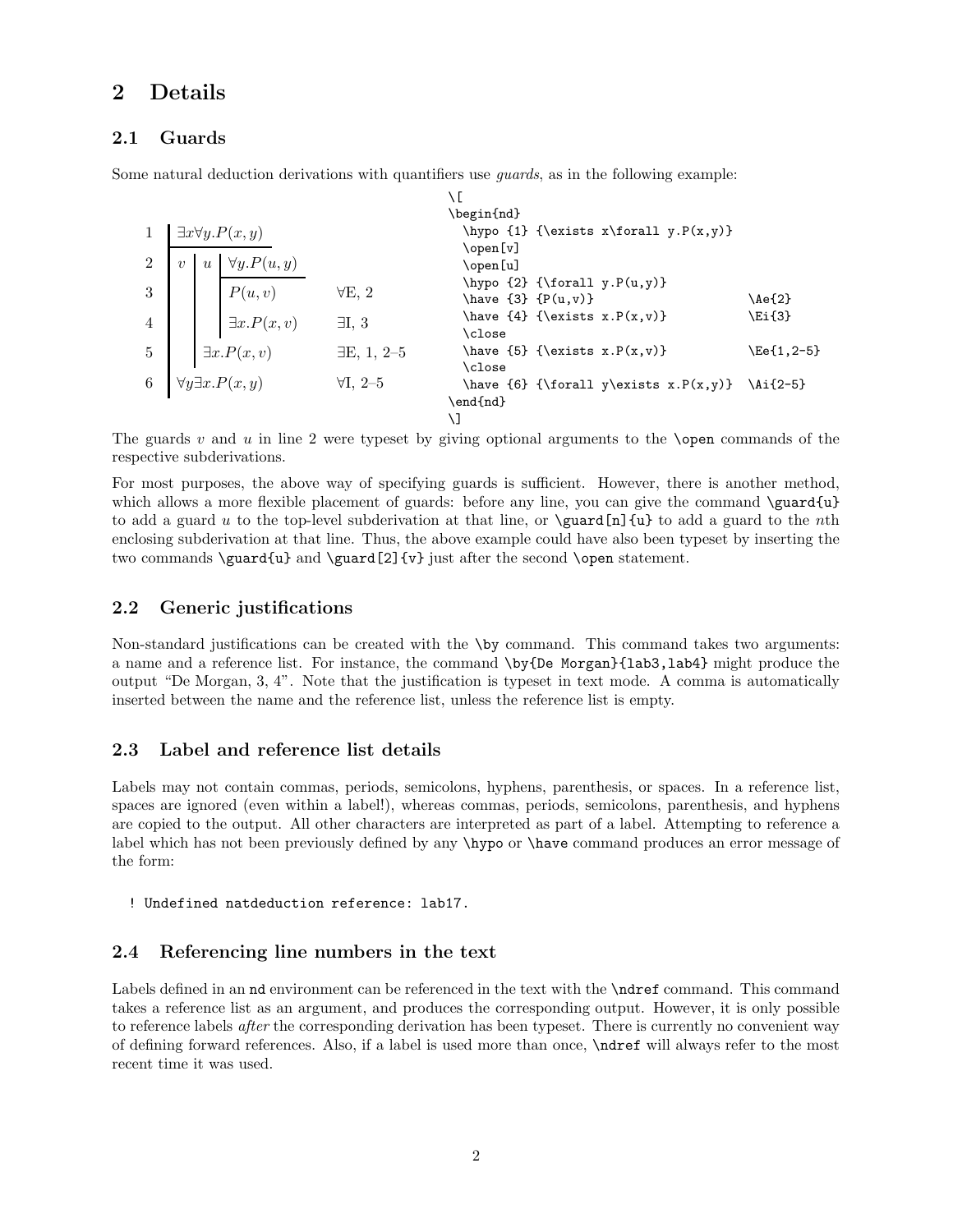#### 2.5 Scope

The commands  $\hbar y$ o,  $\hbar z$ ,  $\ch z$ ,  $\thinspace i$ ,  $\thinspace i$ ,  $\thinspace j$ ,  $\thinspace j$ , and so forth are only available inside an nd environment. These commands may have a different meaning elsewhere in the same document. The only commands provided by the fitch.sty package which are visible outside an nd environment are the command \ndref described in Section 2.4, and the command \nddim and the dimension \ndindent described in Section 2.9.

## 2.6 Breaking it across pages

The nd environment is derived from the L<sup>A</sup>TEX array environment, and thus it does not break across pages automatically. However, if a derivation is too long to fit on a single page, it is possible to split it manually into physically independent, but logically consecutive subparts. For this purpose, the ndresume environment is provided to continue a previously interrupted derivation. Here is an example:

 $1$   $P \vee Q$  $\overline{2}$  $3 \mid F$  $4 \mid P \qquad R, 3$ 5 Q 6  $\Box Q$  R, 2 Derivations can be interrupted and resumed at any point.  $7 \perp \perp \neg E, 5, 6$  $8$  P  $\perp E$ , 7 9  $P$   $V\to$ , 1, 3–4, 5–8 \$ \begin{nd} \hypo {1} {P\vee Q} \hypo {2} {\neg Q} \open \hypo {3} {P}  $\hbox{have} {4} {P} \quad \r{3}$ \close \open \hypo {aa} {Q} \have  ${6}$  {\neg Q} \r{2} \end{nd} \$ Derivations can be interrupted and resumed at any point. \$ \begin{ndresume}  $\hbox{\texttt{a}}, 6$  $\hbox{\texttt{8}}$  {P}  $\hbox{\texttt{9}}$ \close  $\hbox{\texttt{9}}$  {P}  $\o{1,3-4,aa-8}$ \end{ndresume} \$

#### 2.7 Custom line numbers

One often needs to write derivation schemas, rather than derivations. This often requires the use of symbolic constants such as n,  $n + 1$ , etc, instead of actual line numbers. The **\have** and **\hypo** commands have an optional first argument which is a symbolic constant. For instance, \have[n] will cause the current line to be numbered with the symbolic constant n. Subsequent lines are automatically numbered  $n + 1$  etc. An initial offset can be given as a second optional argument, as in \have[n][-1], which will cause the current line to be numbered  $n-1$ , the following line n, etc. In an explicit offset is given, the symbolic constant can also be absent: for instance, the command \have[][7] resets the current line number to 7. The following example illustrates this behavior: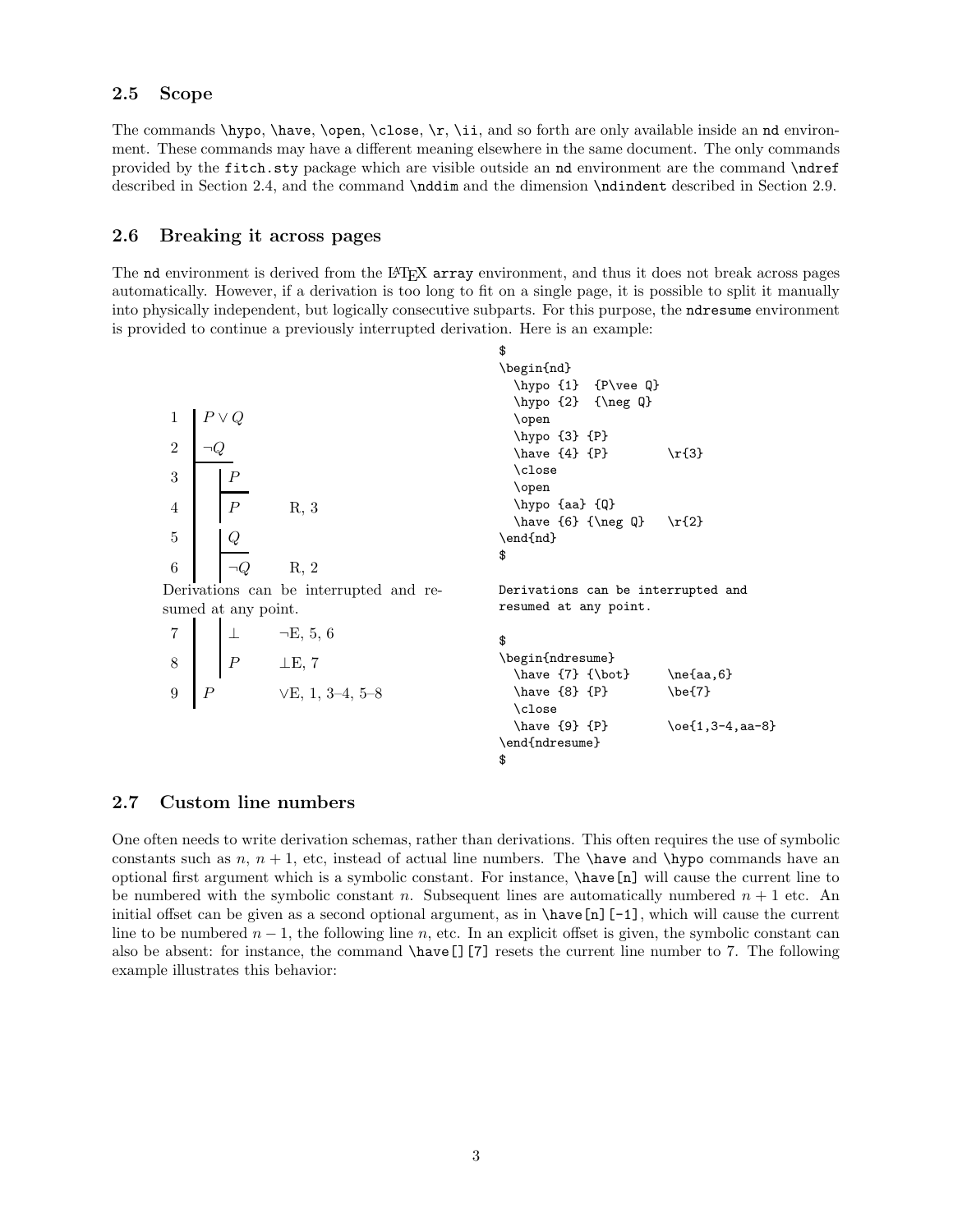| 1  | $P \vee Q$       | \n $\vee Q$   | \n $\vee Q$   | \n $\vee Q$ |
|----|------------------|---------------|---------------|-------------|
| 2  | $\frac{P}{P}$    | \n $\vee Q$   |               |             |
| 3  | \n $\vee Q$      | \n $\vee Q$   |               |             |
| 4  | \n $\wedge B$    | \n $\wedge Q$ |               |             |
| 5  | \n $\frac{Q}{P}$ | \n $\wedge Q$ |               |             |
| 6  | \n $\vee Q$      |               |               |             |
| 7  | \n $\frac{Q}{P}$ | \n $\wedge Q$ |               |             |
| 8  | \n $\wedge Q$    | \n $\wedge Q$ |               |             |
| 9  | \n $\wedge Q$    | \n $\wedge Q$ |               |             |
| 10 | \n $\wedge Q$    | \n $\wedge Q$ |               |             |
| 11 | \n $\wedge Q$    | \n $\wedge Q$ |               |             |
| 12 | \n $\wedge Q$    | \n $\wedge Q$ |               |             |
| 13 | \n $\wedge Q$    | \n $\wedge Q$ |               |             |
| 14 | \n $\wedge Q$    | \n $\wedge Q$ | \n $\wedge Q$ |             |
| 15 | \n $\wedge Q$    | \n $\wedge Q$ |               |             |
| 16 | \n $\wedge Q$    | \n $\wedge Q$ |               |             |
| 17 | \n<              |               |               |             |

Note that in the justifiction for line  $m + 1$ , parentheses had to be put around the label 4. There is currently no way of doing this automatically.

Exercise. How does one typeset an empty line number?

Solution. Since \have[] has a special meaning as explained above, we need to use \have[~] instead.

#### 2.8 Continuation lines

Sometimes one has to typeset a very long formula that does not fit on a single line. As of version 0.5 of the fitch.sty macros, it is possible to break a formula into several lines using  $\setminus \setminus$  as a line separator. Continuation lines are automatically indented, as shown in the following example.

|                | $A \wedge B$             |                       |                      |                                              |             |
|----------------|--------------------------|-----------------------|----------------------|----------------------------------------------|-------------|
|                |                          |                       | ١E                   |                                              |             |
| $\overline{2}$ | $A \wedge B \rightarrow$ |                       | \begin{nd}           |                                              |             |
|                |                          |                       | $\hbox{\tt hypo{1}}$ | ${A\wedge B}$                                |             |
|                | $C \wedge D$             |                       | \hypo{2}             | ${A\wedge B\rightarrow} \ \\\ C\wedge D\}$   |             |
| 3              | $C \wedge D$             | $\Rightarrow$ E, 1, 2 | \have{3}             | ${C\wedge C}$                                | $\leq$ 1,2} |
|                |                          |                       | \have{4}             | $\{A\wedge B\wedge\{\} \ \} \$ \ai $\{1,3\}$ |             |
|                | $A \wedge B \wedge$      |                       | \end{nd}             |                                              |             |
|                |                          |                       | ۱J                   |                                              |             |
|                | $C \wedge D$             | $\wedge I$ , 1, 3     |                      |                                              |             |
|                |                          |                       |                      |                                              |             |

Alternatively, the \havecont and \hypocont commands can be used to specify each continuation line separately, as the following example illustrates.

|                | $A \wedge B$             |                       |                       |                                   |             |
|----------------|--------------------------|-----------------------|-----------------------|-----------------------------------|-------------|
|                |                          |                       | \begin{nd}            |                                   |             |
| 2              | $A \wedge B \rightarrow$ |                       | \hypo{1} {A\wedge B}  |                                   |             |
|                |                          |                       |                       | \hypo{2} {A\wedge B\rightarrow{}} |             |
|                | $C \wedge D$             |                       | \hypocont {C\wedge D} |                                   |             |
| 3              | $C \wedge D$             | $\Rightarrow$ E, 1, 2 | \have{3} {C\wedge D}  |                                   | $\leq$ 1,2} |
|                |                          |                       |                       | \have{4} {A\wedge B\wedge{}}      | $\ai{1,3}$  |
| $\overline{4}$ | $A \wedge B \wedge$      | $\wedge I$ , 1, 3     | \havecont {C\wedge D} |                                   |             |
|                |                          |                       | \end{nd}              |                                   |             |
|                |                          |                       |                       |                                   |             |

This latter style gives slightly more flexibility in the placement of justifications, since each line and continuation line can have its own justification and its own guard (via the \guard command). It also allows a derivation to be interrupted between a line and its continuation, as discussed in Section 2.6.